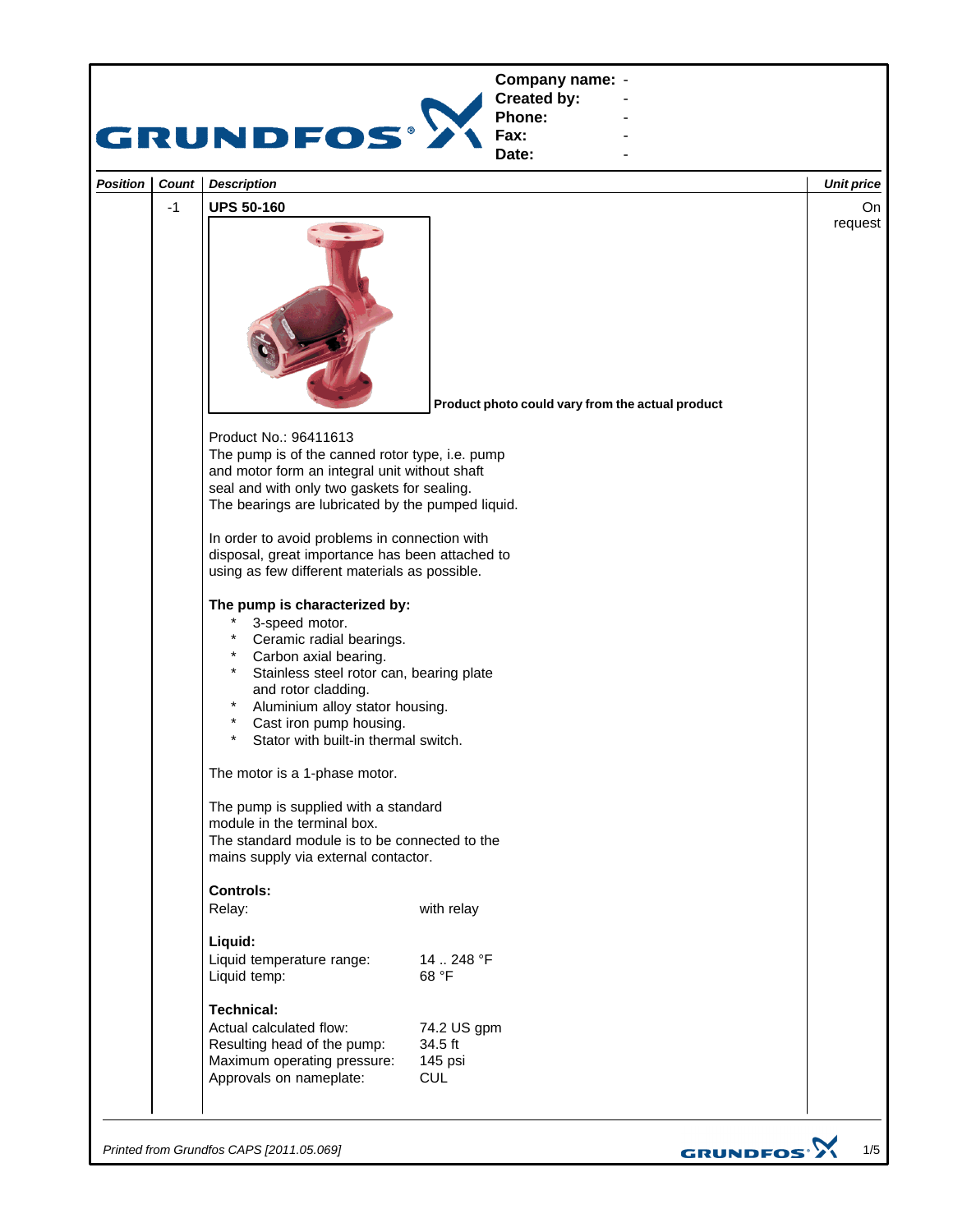## **Company name: -** Construction of the construction



**Created by: Phone: Fax:**

**Date: -** Construction of the construction

**-** Andrew March 2014 **-** Andrew March 2014 **-** Andrew March 2014

| Position | Count | <b>Description</b>                                        |                                                         |                             | <b>Unit price</b> |
|----------|-------|-----------------------------------------------------------|---------------------------------------------------------|-----------------------------|-------------------|
|          |       | <b>Materials:</b>                                         |                                                         |                             |                   |
|          |       | Pump housing:                                             | Cast iron<br>EN-JL1040<br>ASTM 35 B - 40 B              |                             |                   |
|          |       | Impeller:                                                 | Stainless steel<br>DIN W.-Nr. 1.4301<br><b>AISI 304</b> |                             |                   |
|          |       | Installation:                                             |                                                         |                             |                   |
|          |       | Range of ambient temperature:                             | 32104 °F                                                |                             |                   |
|          |       | Maximum operating pressure:                               | 145 psi                                                 |                             |                   |
|          |       | Flange standard:                                          | <b>USA</b><br>$\mathsf F$                               |                             |                   |
|          |       | Type of connection:<br>Pipe connection:                   | 50                                                      |                             |                   |
|          |       | Pressure stage:                                           | 145 psi                                                 |                             |                   |
|          |       | Port-to-port length:                                      | 14" mm                                                  |                             |                   |
|          |       | <b>Electrical data:</b>                                   |                                                         |                             |                   |
|          |       | Power input in speed 1:                                   | 1050 W                                                  |                             |                   |
|          |       | Power input in speed 2:                                   | 1100 W                                                  |                             |                   |
|          |       | Max. power input:<br>Main frequency:                      | 1250 W<br>60 Hz                                         |                             |                   |
|          |       | Rated voltage:                                            | 1 x 230 V                                               |                             |                   |
|          |       | Current in speed 1:                                       | 4.85 A                                                  |                             |                   |
|          |       | Current in speed 2:                                       | 5.2 A                                                   |                             |                   |
|          |       | Current in speed 3:                                       | 5.8 A                                                   |                             |                   |
|          |       | Cos phi in speed 1:                                       | 0,94                                                    |                             |                   |
|          |       | Cos phi in speed 2:                                       | 0,92                                                    |                             |                   |
|          |       | Cos phi:                                                  | 0,94                                                    |                             |                   |
|          |       | Capacitor size - run:                                     | 30 µF/400 V                                             |                             |                   |
|          |       | Enclosure class (IEC 34-5):<br>Insulation class (IEC 85): | X4D<br>H                                                |                             |                   |
|          |       | Others:                                                   |                                                         |                             |                   |
|          |       | Net weight:                                               | 59.3 lb                                                 |                             |                   |
|          |       | Gross weight:                                             | 62.6 lb                                                 |                             |                   |
|          |       | Shipping volume:                                          | $3.46$ ft <sup>3</sup>                                  |                             |                   |
|          |       |                                                           |                                                         |                             |                   |
|          |       |                                                           |                                                         |                             |                   |
|          |       |                                                           |                                                         |                             |                   |
|          |       |                                                           |                                                         |                             |                   |
|          |       |                                                           |                                                         |                             |                   |
|          |       |                                                           |                                                         |                             |                   |
|          |       |                                                           |                                                         |                             |                   |
|          |       |                                                           |                                                         |                             |                   |
|          |       |                                                           |                                                         |                             |                   |
|          |       |                                                           |                                                         |                             |                   |
|          |       | Printed from Grundfos CAPS [2011.05.069]                  |                                                         | <b>GRUNDFOS<sup>.</sup></b> | $2/5$             |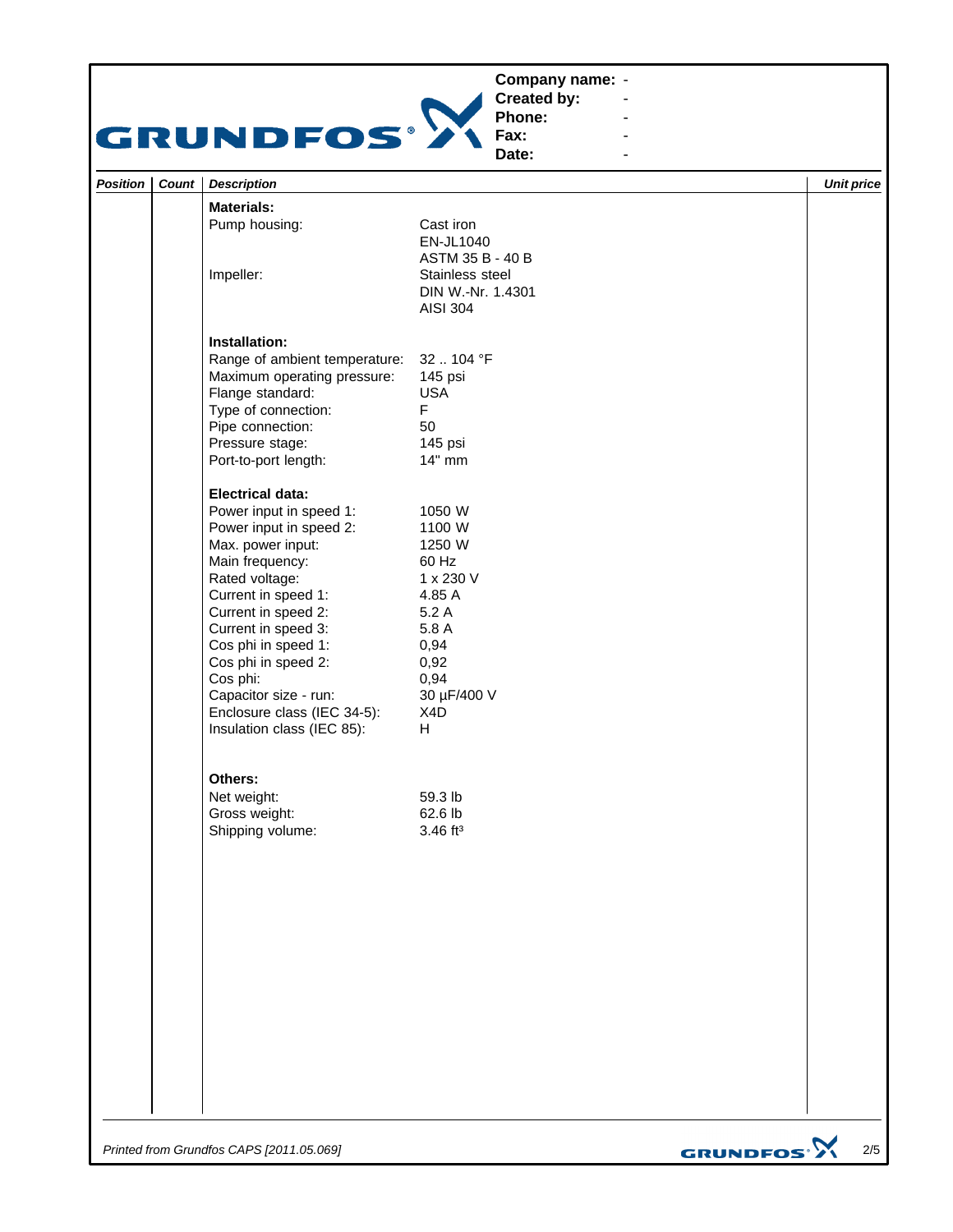

*Printed from Grundfos CAPS [2011.05.069]*

3/5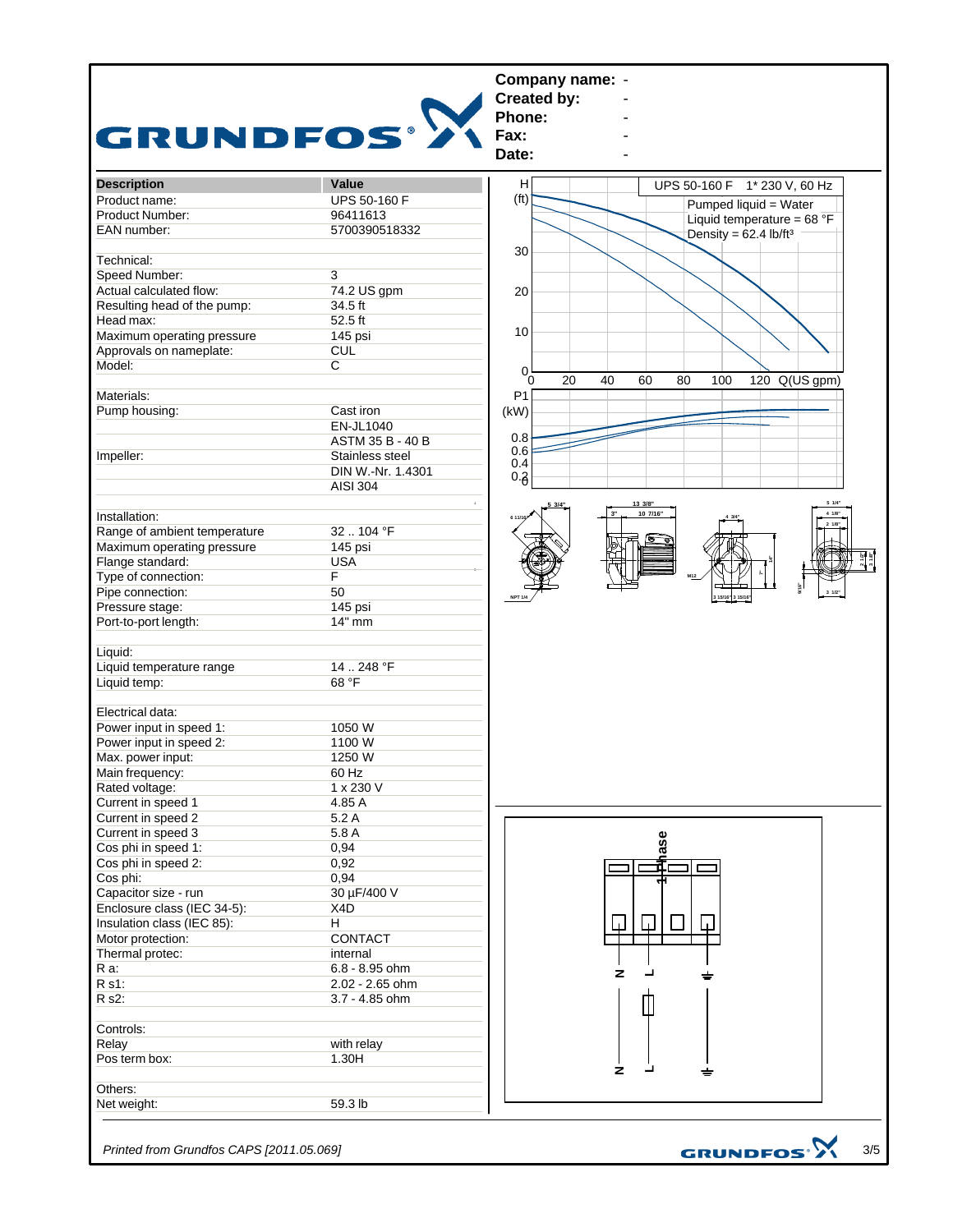| GRUNDFOS® 2          |                           | Company name: -<br><b>Created by:</b><br>Phone:<br>Fax:<br>Date: | ٠ |
|----------------------|---------------------------|------------------------------------------------------------------|---|
| <b>December 1974</b> | $U_{\alpha}$ <sub>1</sub> |                                                                  |   |

| <b>Description</b> | <b>Value</b>           |
|--------------------|------------------------|
| Gross weight:      | 62.6 <sub>lb</sub>     |
| Shipping volume:   | $3.46$ ft <sup>3</sup> |
| Sales region:      | Namreg                 |

*Printed from Grundfos CAPS [2011.05.069]*